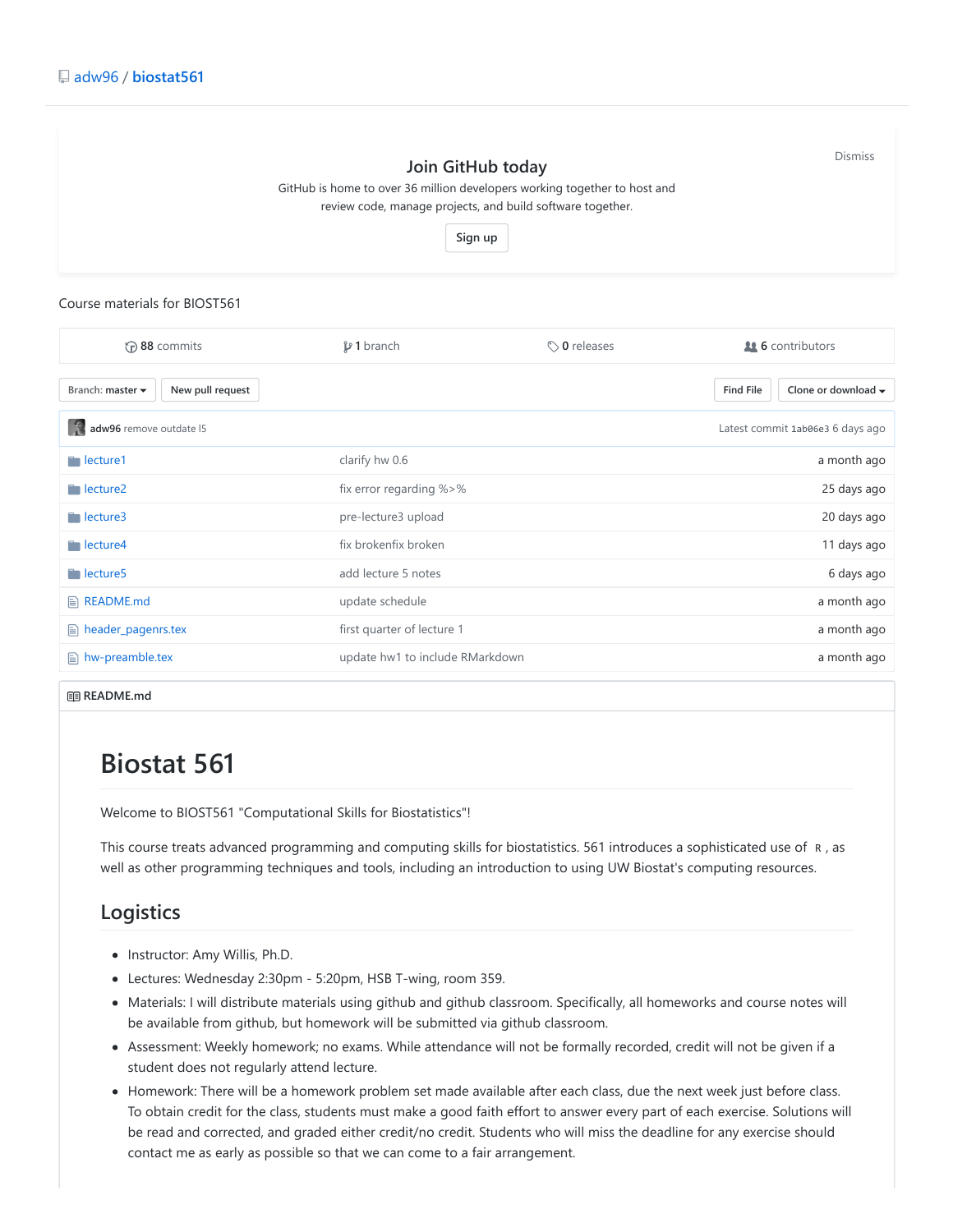- Office hours: Mondays 2:30-3:30 in Health Sciences F657 (my office). Please bring your laptop if you want to show problems "live".
- Accessibility: Please contact me as soon as possible to let me know what accommodations you need.

Please contact me via email: [ad\[my-last-name\]@uw.edu](https://github.com/adw96/biostat561/blob/master/ad%5Bmy-last-name%5D@uw.edu).

### **Schedule (preliminary and subject to major revision)**

- 4/3 Lecture 1: Intro to version control (i.e. git ), basic R (types, methods), RStudio projects, writing loops and functions
- 4/10 Lecture 2: dplyr , magrittr (i.e. pipes %>% ), tibble
- 4/17 Lecture 3: ggplot2 , more dplyr & magrittr practice
- 4/24 Lecture 4: Simulation studies ( simulator )
- 5/1 Lecture 5: fast computation (e.g., apply, do.call , mc\*apply family), STAN
- 5/8 Lecture 6: Writing R packages, namespaces/environments
- 5/15 Lecture 7: debugging, profiling
- 5/22 Lecture 8: unix, shell, regex
- 5/29 Lecture 9: cluster computing at UW \*
- $6/5$  Lecture 10: C++ and Python in  $R^*$ , recap

Other topics to include (time permitting): functional programming, R expressions, S3/S4, shiny, AWS

\* Indicates possible guest lecture by one of your classmates

The homework based on the prior week's lecture will be due at 2:30 p.m. sharp on Wednesdays (i.e. just before lecture), to be submitted via GitHub classroom.

In 2019 Biostat 561 is 2 credit class, so will have longer lectures, cover more material, and have more substantial homework than previous years.

#### **Inclusivity**

Diverse backgrounds and experiences are essential to the critical thinking endeavor at the heart of university education. I expect you to follow the UW Student Conduct Code in your interactions with your colleagues and me in this course by respecting the many social and cultural differences among us. Please talk with me right away if you experience disrespect in this class, and I will work to address it as best I can. I hope you will feel comfortable speaking with me if you feel that I could make my classroom more inclusive. If you do not feel comfortable speaking with me, I encourage you to contact [DCinfo@uw.edu,](mailto:DCinfo@uw.edu) a resource for students with classroom climate concerns.

#### **Access and Accommodations**

Your experience in this class is important to me and I will do my best to create an environment where you can do your best work and your best learning. If you have accessibility needs, please contact me as soon as possible to let me know how I can accommodate you.

I acknowledge that I sometimes speak very fast, especially when presenting in public on a topic that I am enthusiastic about. I recognise that this makes it very difficult for non-native English speakers. I will **never** be offended if you ask me to repeat an explanation, or if you ask me to speak more slowly. Please let me know if my accent or speaking pace is difficult for you and I will try to modify.